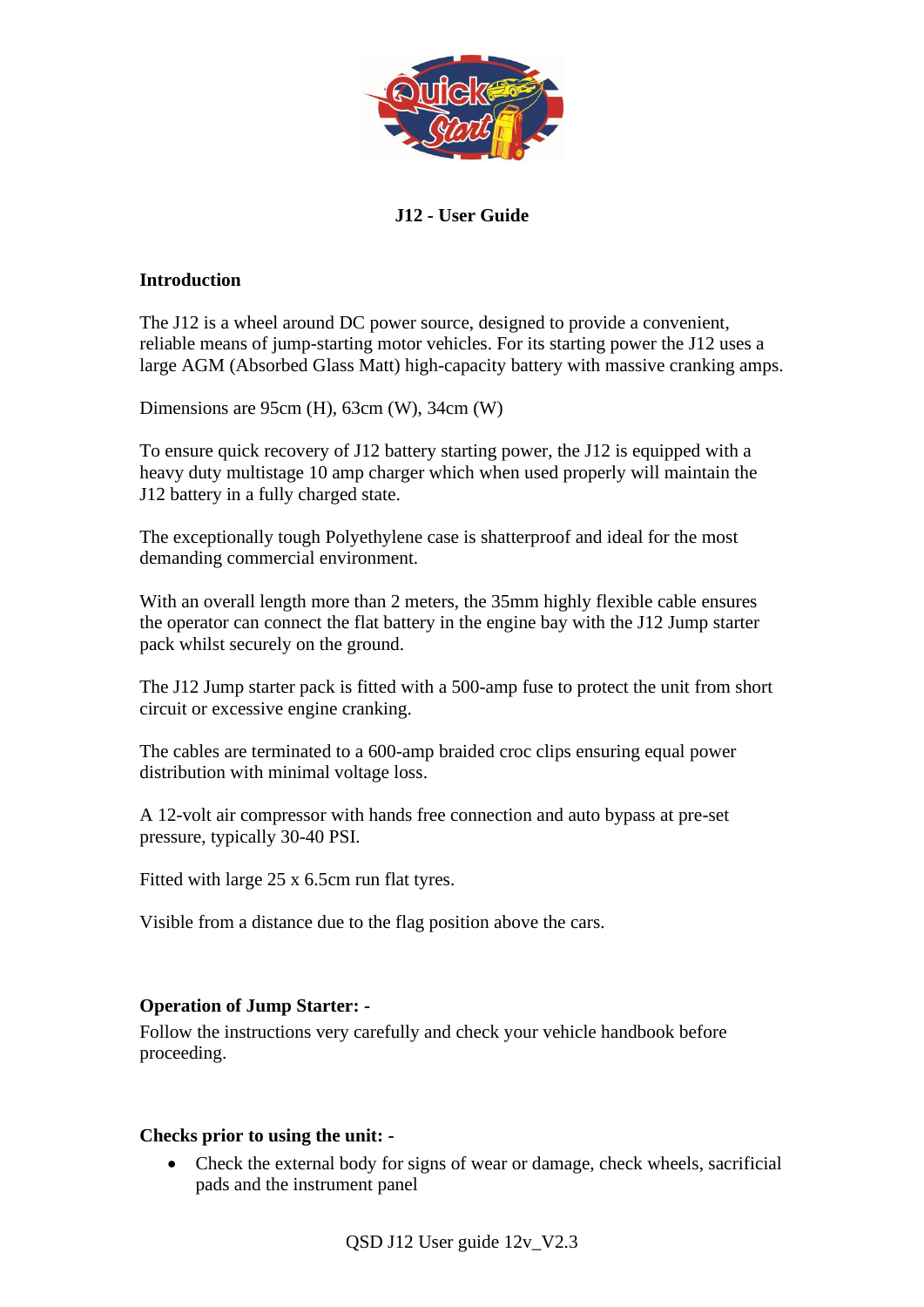

- Fully extend the cables and check for signs of insulation damage, also check the clamps
	- o Report cables if the copper is visible through the insulation
	- o Report the clamps if they are unusable or insulation is missing.
- Check the wheels operation to ensure they are not buckled.
- Always keep the unit away from water.

## **Before jump starting**

- Before you jump start your vehicle, consult the manufacturer's handbook, as each vehicle may have its own unique procedure.
- If your battery is damaged, leaking or corroded **do NOT** attempt to jump start.
- Keep metal objects away from the battery. If they cause a spark it could be dangerous.
- Remove loose clothing in case it gets caught in moving parts.
- Avoid naked flames and never smoke under or near the bonnet of any car.
- Make sure headlights and other electronics are off.
- Remove the key from the ignition.

## **Starting instructions: -**

- 1. Stay clear of engine fan blades, pulleys, and belts when you are making jumper cable connections.
- 2. Position jumper cables to reduce risk of damage by moving engine parts when engine is started.
- 3. Carefully check the polarity of the vehicle's battery posts. The positive post (Pos, P, +) is normally larger in diameter than the negative post. (Top post type batteries).
- 4. Determine which battery post is grounded (Connected to the vehicle chassis. Most vehicles have their negative post grounded to the vehicle chassis.
	- a. For negative grounded vehicles

(Almost all vehicles are Negative earth)

Connect the positive (Red) jumper clip to the vehicle battery positive post, ungrounded post.

Connect the negative (black) jumper clip to the vehicle engine, away from battery. Do not connect clip to carburettor, fuel lines or sheetmetal body parts.

b. For positive grounded vehicles

Connect the negative (black) jumper clip to the negative, ungrounded post of the battery. Connect the positive (red) jumper clip to the vehicle's engine, away from the vehicle battery. Do not connect clip to carburettor, fuel lines or sheet-metal body parts.

5. After jumper clip connections have been made on dead battery, start vehicle with dead battery.